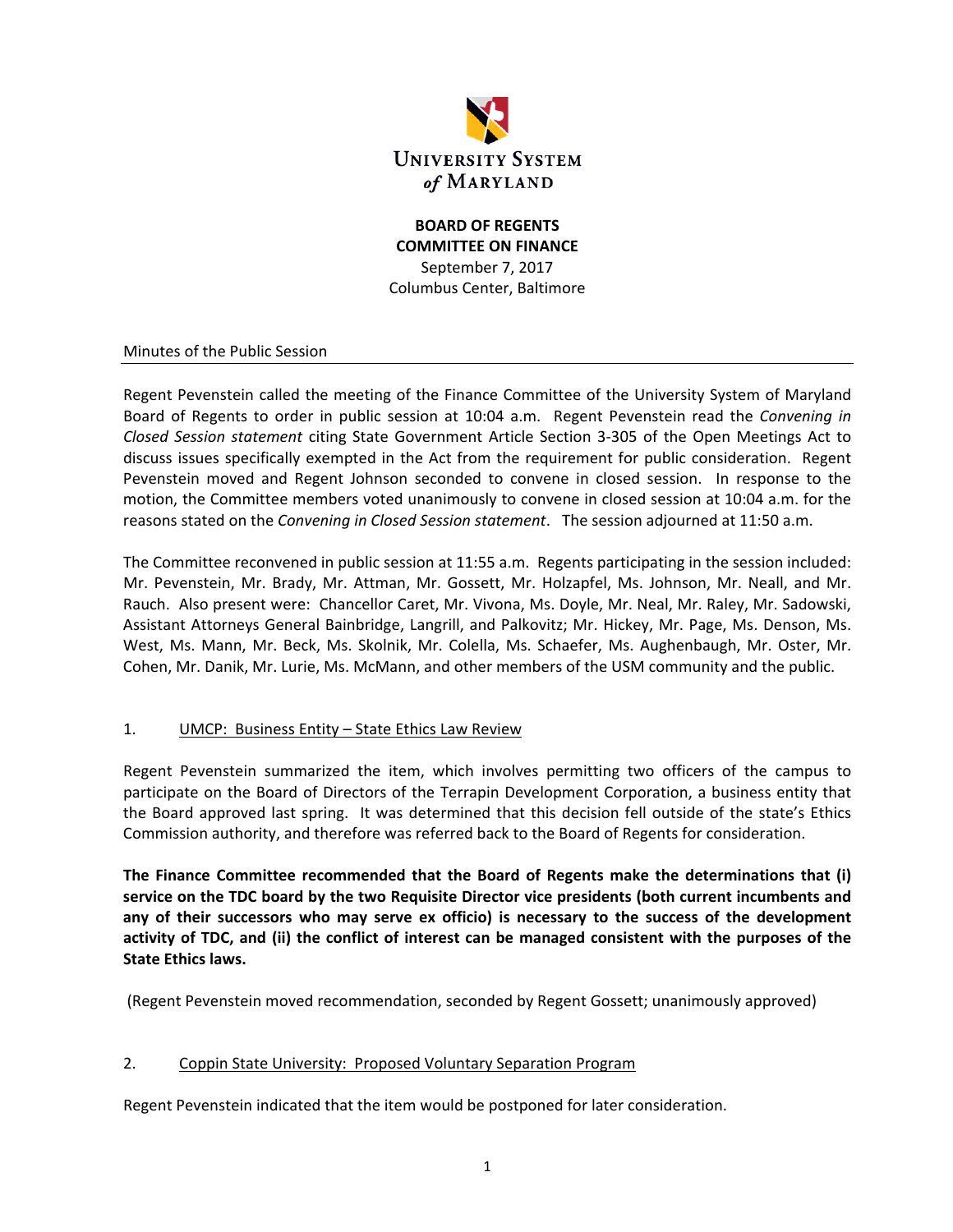### 3. Coppin State University: BCCC Tuition Initiative

President Thompson described the initiative. Students who are graduates of Baltimore City Public High Schools and receive their Associate's Degree from BCCC will be eligible for a waiver of the remaining balance of tuition after their Federal Student Aid has been applied. Those qualifying students would be eligible for four semesters of this tuition program. The University intends to implement the proposed program in the fall of 2018. President Thompson closed by saying that she looked forward to working with the Mayor of Baltimore on this important program.

### **The item was accepted for information purposes.**

4. USM: Review of Capital Improvement Projects

Mr. Beck indicated that there were two major projects completed during the review period—Bowie's Natural Science Building and UMCP's St. John's Learning and Teaching Center.

### **The item was accepted for information purposes.**

At noon, Regent Pevenstein announced the Finance Committee's intent to adjourn the public session and reconvene in closed session. He read an amended *Convening in Closed Session statement* citing State Government Article Section 3‐305 of the Open Meetings Act to discuss issues specifically exempted in the Act from the requirement for public consideration. Regent Pevenstein moved and Regent Attman seconded to convene in closed session. In response to the motion, the Committee members voted unanimously to convene in closed session for the reasons stated on the revised *Convening in Closed Session statement* (available online). The closed session adjourned at 12:10 p.m.

The Committee reconvened in public session at 12:10 p.m.

### Coppin State University: Proposed Voluntary Separation Program

President Thompson introduced her staff to the committee. She explained that the University is seeking approval to implement a Voluntary Separation Program, a "window" program that provides a financial incentive for certain eligible employees to separate from employment with the University. She explained that the Program would be offered to both faculty and staff, and pointed out that participation in the Program is voluntary and requires that anyone partaking in the Program must separate from employment on or before the following June.

## **The Finance Committee recommended that the Board of Regents approve the proposed Coppin State University Voluntary Separation Program as presented.**

(Regent Pevenstein moved recommendation, seconded by Regent Holzapfel; unanimously approved)

The meeting was adjourned at 12:20 p.m.

Respectfully submitted,

 Robert L. Pevenstein Chairman, Committee on Finance